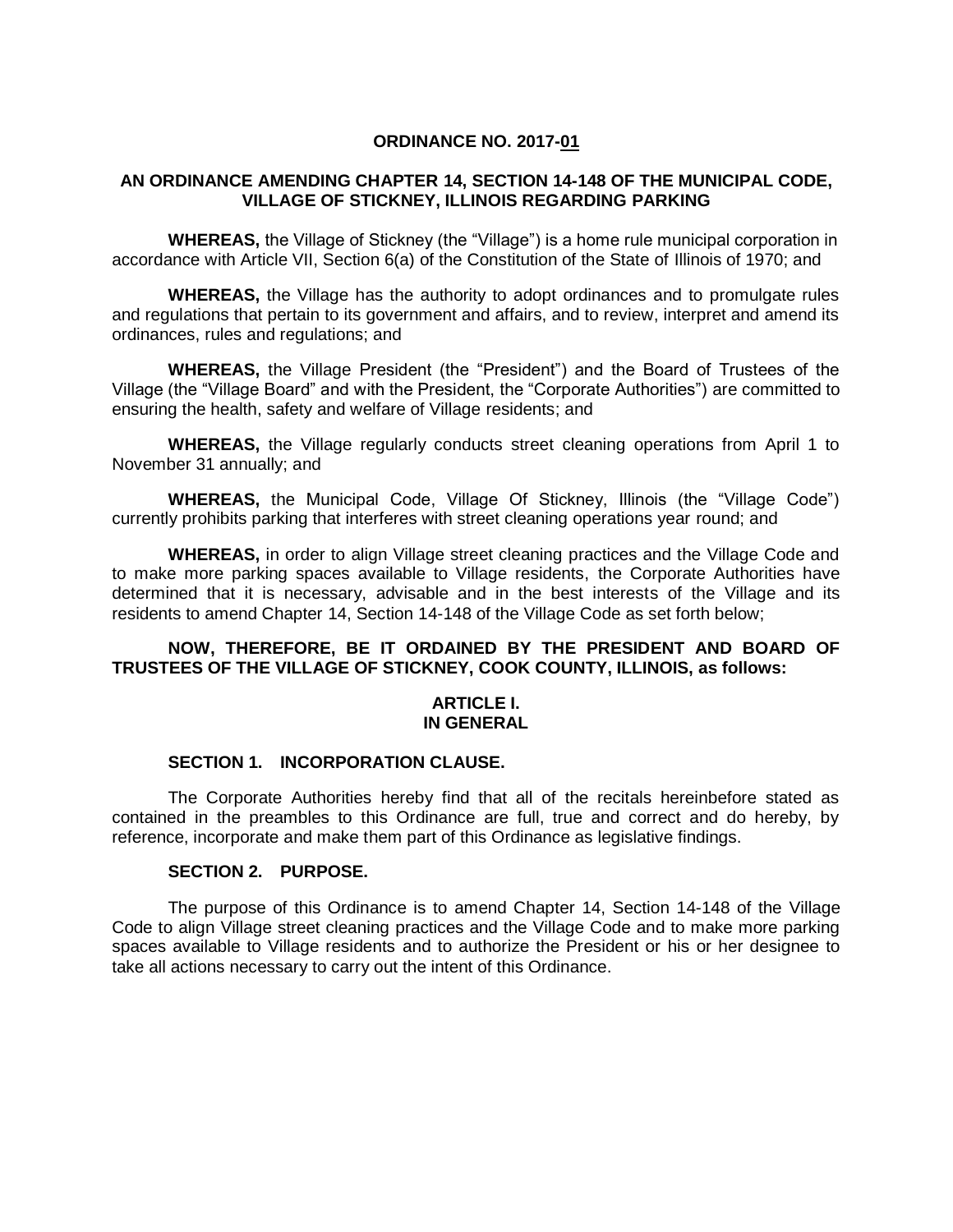### **ARTICLE II. AMENDMENT OF CHAPTER 14, SECTION 14-148 OF THE MUNICIPAL CODE, VILLAGE OF STICKNEY, ILLINOIS**

### **SECTION 3.0. AMENDMENT OF CHAPTER 14, SECTION 14-148.**

That the Village Code is hereby amended, notwithstanding any provision, ordinance, resolution or Village Code section to the contrary, by deleting Chapter 14, Section 14-148, and replacing said Section with the following:

## **Sec. 14-148. - Parking during street cleaning operations.**

(a) It shall be unlawful to park any vehicle on any public street or portion thereof in the village at any time from January April 1 to December November 31, when such streets are being cleaned as follows:

(1) On Thursdays between 8:00 a.m. and 5:00 p.m.

a. On the north side of all streets and public through fares extending in a general easterly and westerly direction; and

b. On the west side of all streets and public through fares extending in a generally northerly and southerly direction.

(2) On Fridays between 8:00 a.m. and 5:00 p.m.

a. On the south side of all streets and public through fares extending in a generally easterly and westerly direction; and

b. On the east side of all street and public through fares extending in a generally northerly and southerly direction.

(b) It shall be unlawful to park any vehicle on Pershing Road or portion thereof in the village at anytime from January April 1, through December November 31 when Pershing Road is being cleaned as follows:

(1) On Fridays between 5:00 a.m. and 7:00 a.m.

(c) When snowfall measures two inches or more, the snow removal regulations will supersede the street sweeping regulations.

# **SECTION 3.1. OTHER ACTIONS AUTHORIZED.**

The officers, employees and/or agents of the Village shall take all action necessary or reasonably required to carry out, give effect to and consummate the amendments contemplated by this Ordinance and shall take all action necessary in conformity therewith. The officers, employees and/or agents of the Village are specifically authorized and directed to draft and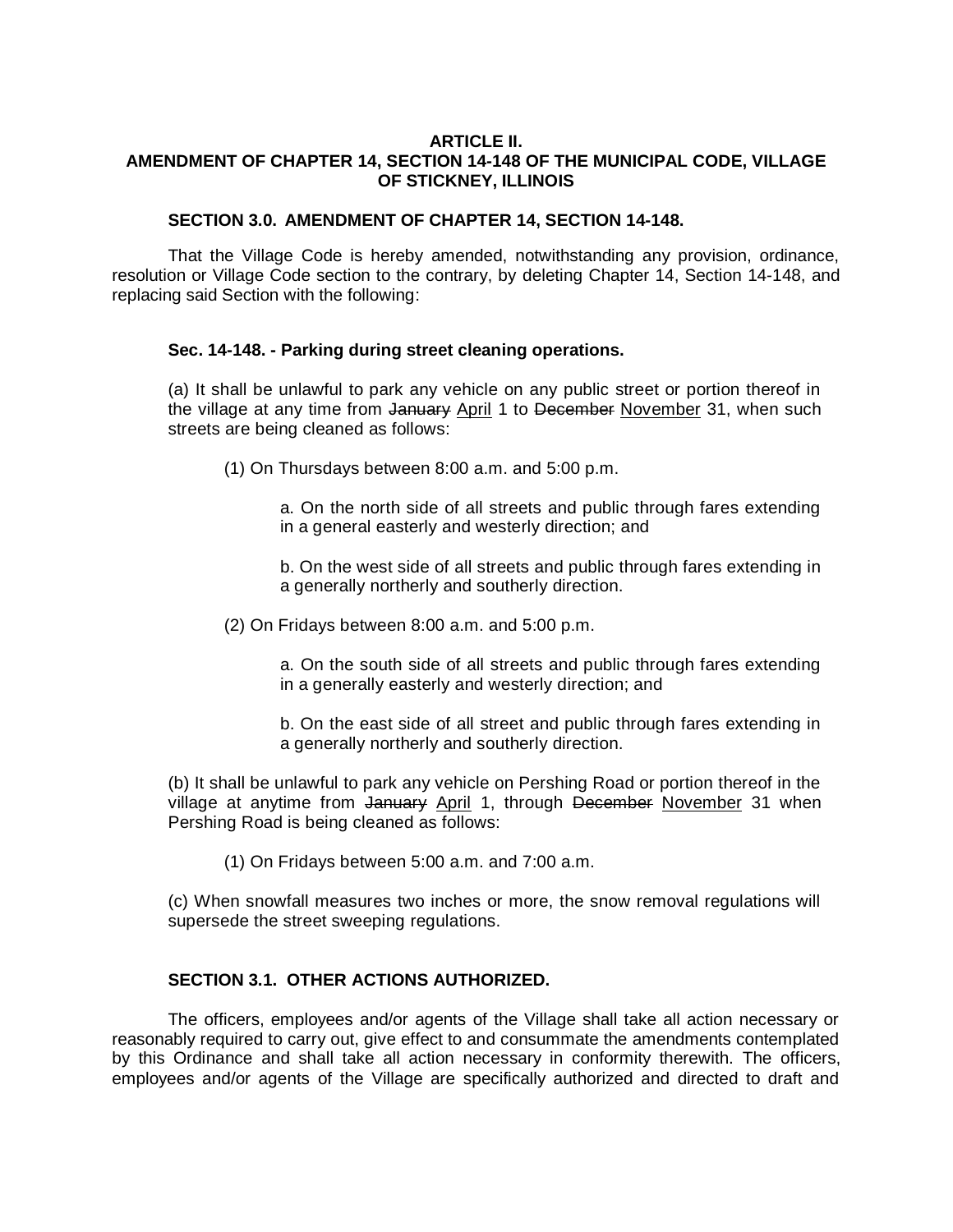disseminate any and all necessary forms or notices to be utilized in connection with the intent of this Ordinance.

### **ARTICLE III. HEADINGS, SAVINGS CLAUSES, PUBLICATION, EFFECTIVE DATE**

### **SECTION 4. HEADINGS.**

The headings of the articles, sections, paragraphs and subparagraphs of this Ordinance are inserted solely for the convenience of reference and form no substantive part of this Ordinance nor should they be used in any interpretation or construction of any substantive provision of this Ordinance.

## **SECTION 5. SEVERABILITY.**

The provisions of this Ordinance are hereby declared to be severable and should any provision of this Ordinance be determined to be in conflict with any law, statute or regulation by a court of competent jurisdiction, said provision shall be excluded and deemed inoperative, unenforceable and as though not provided for herein and all other provisions shall remain unaffected, unimpaired, valid and in full force and effect.

### **SECTION 6. SUPERSEDER.**

All code provisions, ordinances, resolutions, rules and orders, or parts thereof, in conflict herewith are, to the extent of such conflict, hereby superseded.

### **SECTION 7. PUBLICATION.**

A full, true and complete copy of this Ordinance shall be published in pamphlet form or in a newspaper published and of general circulation within the Village as provided by the Illinois Municipal Code, as amended.

# **SECTION 8. EFFECTIVE DATE.**

This Ordinance shall be effective and in full force ten (10) days after its passage and approval.

(REMAINDER OF THIS PAGE INTENTIONALLY LEFT BLANK)